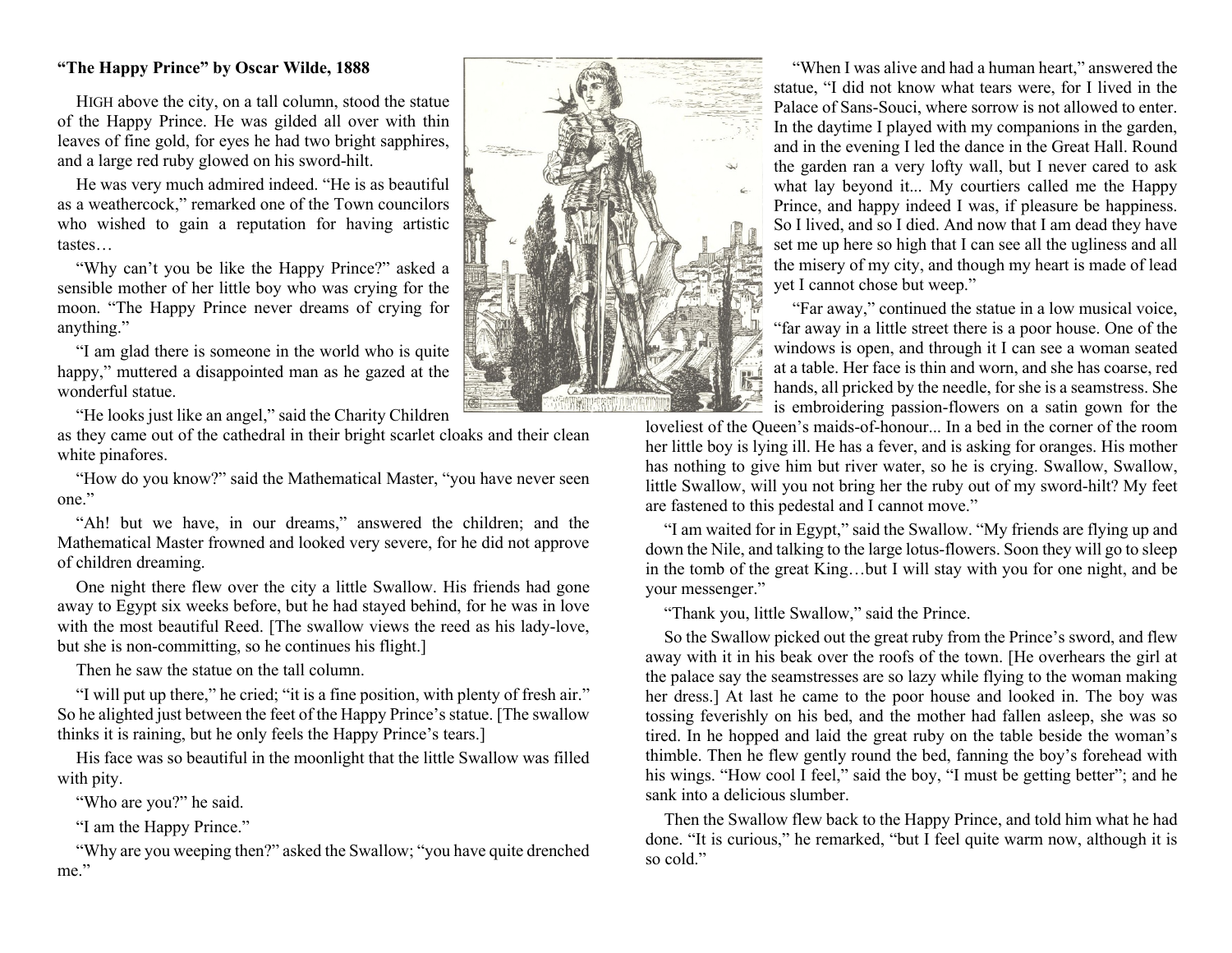When day broke he flew down to the river and had a bath. "What a remarkable phenomenon," said the Professor of Ornithology as he was passing over the bridge. "A swallow in winter!" And he wrote a long letter about it to the local newspaper. Everyone quoted it, it was full of so many words that they could not understand.

"To-night I go to Egypt," said the Swallow, and he was in high spirits at the prospect.

"Swallow, Swallow, little Swallow," said the Prince, "will you not stay with me one night longer?"

"I am waited for in Egypt," answered the Swallow. "To-morrow my friends will fly up to the Second Cataract. The river-horse couches there among the bulrushes, and on a great granite throne sits the God Memnon. All night long he watches the stars, and when the morning star shines he utters one cry of joy, and then he is silent…"

"Swallow, Swallow, little Swallow," said the Prince, "far away across the city I see a young man in a garret. He is leaning over a desk covered with papers, and in a tumbler by his side there is a bunch of withered violets…He is trying to finish a play for the Director of the Theatre, but he is too cold to write any more. There is no fire in the grate, and hunger has made him faint."

"I will wait with you one night longer," said the Swallow, who really had a good heart. "Shall I take him another ruby?"

"Alas! I have no ruby now," said the Prince; "my eyes are all that I have left. They are made of rare sapphires, which were brought out of India a thousand years ago. Pluck out one of them and take it to him. He will sell it to the jeweler, and buy food and firewood, and finish his play."

So the Swallow plucked out the Prince's eye, and flew away to the student's garret. It was easy enough to get in, as there was a hole in the roof. Through this he darted, and came into the room. The young man had his head buried in his hands, so he did not hear the flutter of the bird's wings, and when he looked up he found the beautiful sapphire lying on the withered violets.

"I am beginning to be appreciated," he cried; "this is from some great admirer. Now I can finish my play," and he looked quite happy.

[The next day, the swallow told the prince,] "I am come to bid you goodbye," he cried.

"Swallow, Swallow, little Swallow," said the Prince, "will you not stay with me one night longer?"

"It is winter," answered the Swallow, "and the chill snow will soon be here. In Egypt the sun is warm on the green palm-trees, and the crocodiles lie in the mud and look lazily about them."

"In the square below," said the Happy Prince, "there stands a little matchgirl. She has let her matches fall in the gutter, and they are all spoiled. Her father will beat her if she does not bring home some money, and she is crying. She has no shoes or stockings, and her little head is bare. Pluck out my other eye, and give it to her, and her father will not beat her."

"I will stay with you one night longer," said the Swallow, "but I cannot pluck out your eye. You would be quite blind then."

"Swallow, Swallow, little Swallow," said the Prince, "do as I command you."

So he plucked out the Prince's other eye, and darted down with it. He swooped past the match-girl, and slipped the jewel into the palm of her hand. "What a lovely bit of glass," cried the little girl; and she ran home, laughing.

Then the Swallow came back to the Prince. "You are blind now," he said, "so I will stay with you always."

"No, little Swallow," said the poor Prince, "you must go away to Egypt."

"I will stay with you always," said the Swallow, and he slept at the Prince's feet.

All the next day he sat on the Prince's shoulder, and told him stories of what he had seen in strange lands. He told him of the red ibises, who stand in long rows on the banks of the Nile, and catch gold-fish in their beaks; of the Sphinx, who is as old as the world itself, and lives in the desert, and knows everything; of the merchants, who walk slowly by the side of their camels, and carry amber beads in their hands; of the King of the Mountains of the Moon, who is as black as ebony, and worships a large crystal; of the great green snake that sleeps in a palm-tree, and has twenty priests to feed it with honey-cakes…"

"Dear little Swallow," said the Prince, "you tell me of marvelous things, but more marvelous than anything is the suffering of men and of women. There is no Mystery so great as Misery. Fly over my city, little Swallow, and tell me what you see there."

So the Swallow flew over the great city, and saw the rich making merry in their beautiful houses, while the beggars were sitting at the gates. He flew into dark lanes, and saw the white faces of starving children looking out listlessly at the black streets. Under the archway of a bridge two little boys were lying in one another's arms to try and keep themselves warm…"You must not lie here," shouted the Watchman, and they wandered out into the rain.

Then he flew back and told the Prince what he had seen.

"I am covered with fine gold," said the Prince, "you must take it off, leaf by leaf, and give it to my poor; the living always think that gold can make them happy."